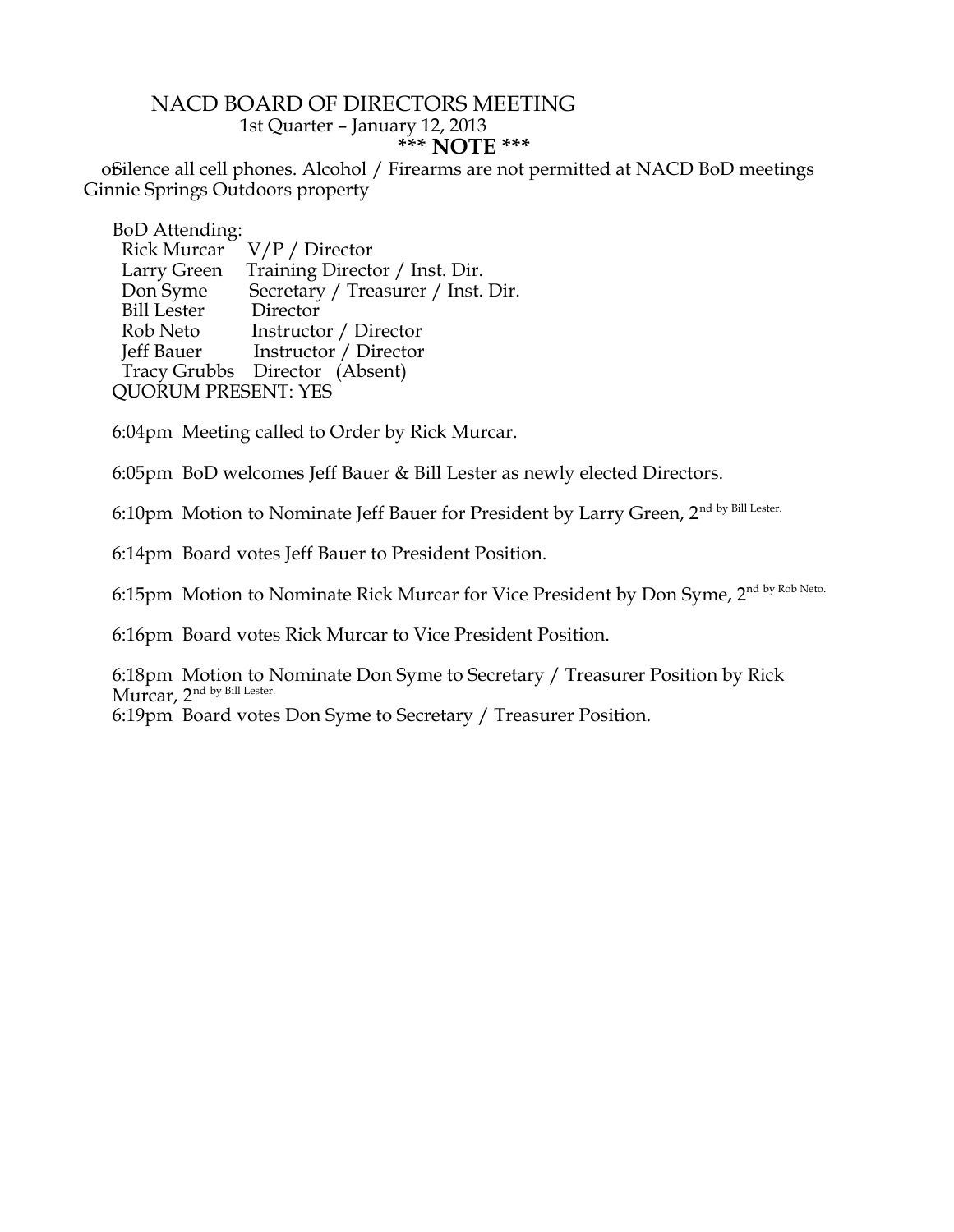6:22pm Jeff Bauer (President) Appoints Larry Green as Training Director, Mr. Green accepts, Board approves.

6:25pm Jeff Bauer (President) Appoints Chris Corbett to General Manager Position (pending his acceptance), Board approves.

6:34pm Motion to reimburse Bill Lester \$72.00 for rental fees incurred transporting Audio/Visual equipment used for 2012 Seminar by Don Syme, 2<sup>nd by Rob Neto, Board approves.</sup>

6:36pm Motion to reimburse Red Sullivan \$361.11 for DEMA Furniture rental expenses, 2<sup>nd by Larry Green, Board approves.</sup>

6:40pm Motion to pay Scott Butch \$200.00 for entertainment at NACD Social, 2<sup>nd</sup> by Bill Lester, Board approves.

6:45pm Reports:

President - Agency should move forward this year, disperse workloads to multiple individuals for efficiency.

Vice-Presidents – Continue

Finance – Current bank balances reviewed, accounts are up to date and reconciled. Assets are being reviewed and installed into Quickbooks.

Training – Cards are slowly starting to be produced. Card printer is old and needs to be updated. Student Data base is in need of updating to current software.

Nominations – election was conducted and all ballots reviewed. Only 1 complaint was received which was addressed by Committee Chair. Orie Braun (Committee Chair) recommends the committee be disbanded as the elections are done and the committee is no longer needed. Board approves.

7:02pm Motion to make Orie Braun the Membership Committee Chairman by Rick Murcar, 2<sup>nd by Bill Lester, Board approves.</sup>

By-Laws – Currently in process with proposed changes to Sections 1-3. Should be forwarded to Legal soon for review and recommendations prior to being forwarded to the BoD for consideration.